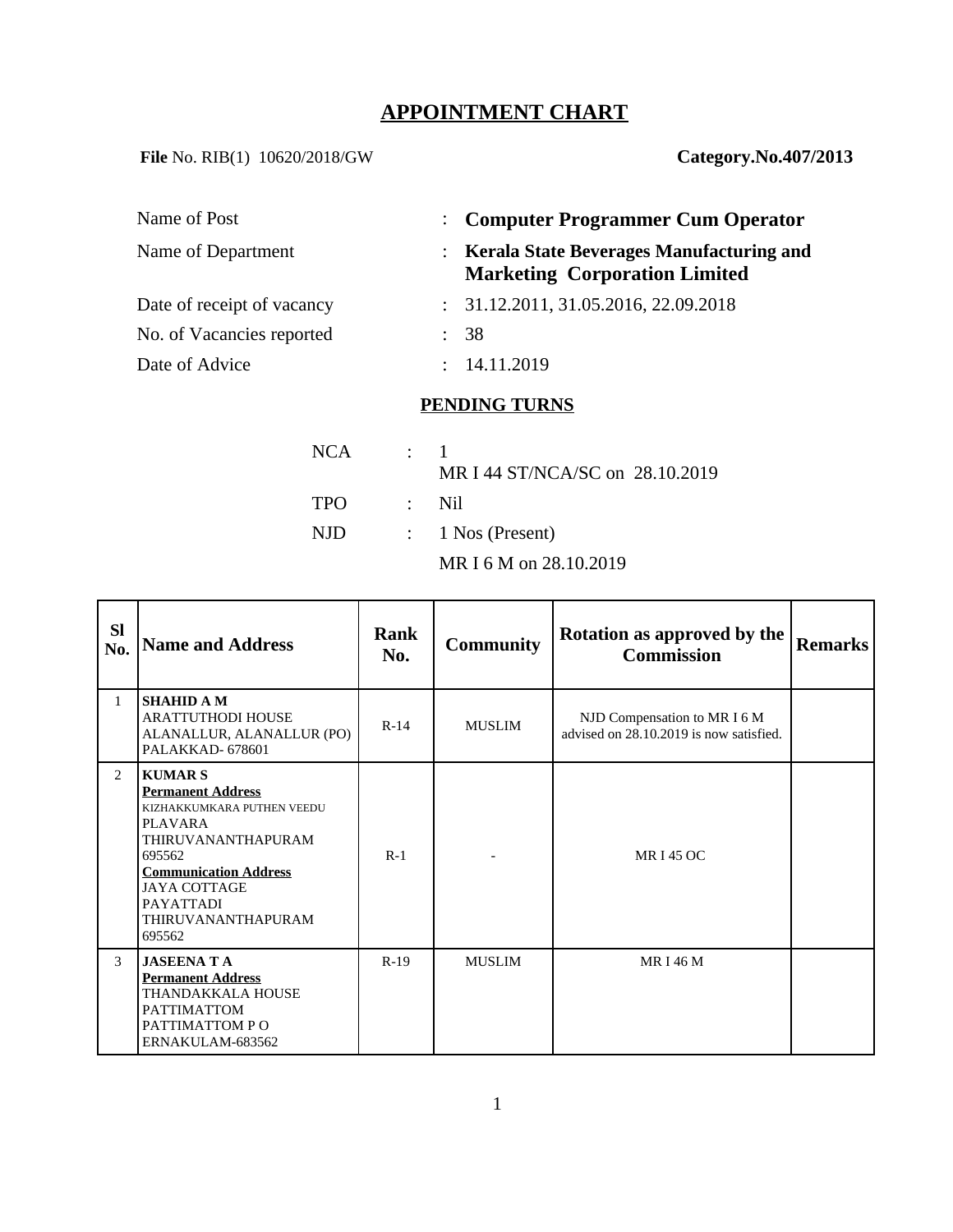|    | <b>Communication Address</b><br>W/O M P UBAIS,<br>MEZHUKKATTIL HOUSE<br>EDATHALA<br>EDATHALA NORTH PO<br>ERNAKULAM-683561                                                                                                                      |        |                       |                   |  |
|----|------------------------------------------------------------------------------------------------------------------------------------------------------------------------------------------------------------------------------------------------|--------|-----------------------|-------------------|--|
| 4  | <b>ANOOP N</b><br>ANUGRAHAM, TC 27/809, A/6<br>AMBANAGAR, VANCHIYOOR<br>VANCHIYOOR PO<br>THIRUVANATHAPURAM<br>695035                                                                                                                           | $R-2$  |                       | <b>MRI47OC</b>    |  |
| 5  | <b>LIXONDAS R S</b><br>NAZARETH, MALAVILA<br>VEDIVACHANCOIL PO<br>THIRUVANANTHAPURAM<br>695501                                                                                                                                                 | $R-61$ | <b>SCCC</b>           | MR I 48 SCCC      |  |
| 6  | <b>RESMY AP</b><br><b>Permanent Address</b><br><b>ARANGATH (H)</b><br>ATHIRAMPUZHA PO,<br><b>VEDAGIRI</b><br>KOTTAYAM -686562<br><b>Communication Address</b><br><b>THOTTARATHU</b><br>MARAVANTHURUTHU PO,<br><b>VAIKOM</b><br>KOTTAYAM-686608 | $R-3$  | <b>VISWAKARMA</b>     | <b>MRI49 OC</b>   |  |
| 7  | <b>JAYARAM SASI</b><br><b>SREEVARAHATHU</b><br>CHERIAZHEEKAL PO<br><b>KARUNAGAPPALLY</b><br>KOLLAM-690573                                                                                                                                      | $R-37$ | D-ARAYA               | <b>MRI50D</b>     |  |
| 8  | <b>BIJIPR</b><br><b>VILAYIL VEEDU</b><br>KACHANI, KARAKULAM PO<br>THIRUVANANTHAPURAM<br>695564                                                                                                                                                 | $R-4$  | $OBC -$<br>YOGEESWARA | <b>MR I 51 OC</b> |  |
| 9  | <b>REMESH K</b><br>CHAKKALAYIL VEEDU<br>ERATHU KULAKKADA<br>KOLLAM-691521                                                                                                                                                                      | $R-17$ | <b>SC-KURAVA</b>      | MR I 52 SC        |  |
| 10 | <b>ANIJAN</b><br>NADUVILEDATH HOUSE<br>KARIMANNOOR<br>PANNOOR,<br><b>IDUKKI-685581</b>                                                                                                                                                         | $R-5$  |                       | <b>MRI53 OC</b>   |  |
| 11 | <b>YAMUNA S</b><br>TC 43/226, ERA-7<br>THOTTAM, MANACAUD PO<br>THIRUVANANTHAPURAM<br>695009                                                                                                                                                    | $R-9$  | EZHAVA                | <b>MRI61OC</b>    |  |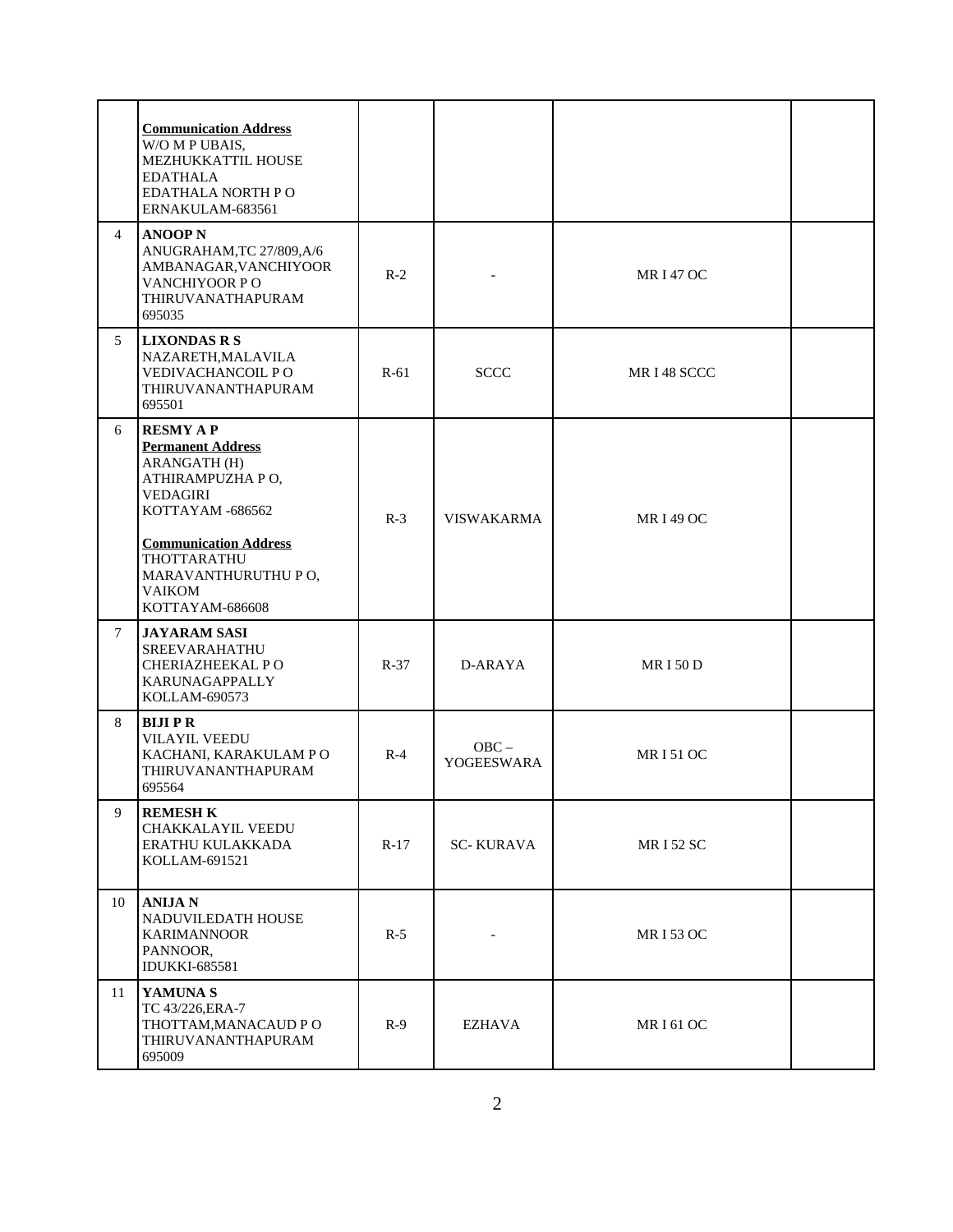| 12 | <b>SHIBU M</b><br><b>SHEEJA BHAVAN</b><br>KAYANNA BAZAR, PERAMBRA<br>KAYANNA BAZAR<br>KOZHIKODE-673525                           | $R-6$  |               | <b>MRI55 OC</b>  |  |
|----|----------------------------------------------------------------------------------------------------------------------------------|--------|---------------|------------------|--|
| 13 | <b>ASEENAR</b><br>MALIYEKKEL<br><b>KUMMANAMPO</b><br>KOTTAYAM-686035                                                             | $R-40$ | <b>MUSLIM</b> | <b>MRI56M</b>    |  |
| 14 | <b>RASMI RV</b><br><b>RV NIVAS</b><br><b>CHANTHAVILA</b><br>KATTAYIKKONAM PO<br>TRIVANDRUM-695584                                | $R-7$  |               | <b>MRI57OC</b>   |  |
| 15 | <b>MANEESH G S</b><br><b>ASWATHY</b><br><b>ELAKAMON</b><br><b>ELAKAMON</b><br>THIRUVANANTHAPURAM<br>695310                       | $R-11$ | EZHAVA        | MR I 54 E/B/T    |  |
| 16 | <b>VARGHESE KOSHY</b><br>KUZHIKANDATHIL<br>KARTHIKAPPALLY<br>KARTHIKAPPALLY PO,<br>ALAPPUZHA- 690516                             | $R-8$  |               | <b>MRI 59 OC</b> |  |
| 17 | <b>SATHY J</b><br><b>Permanent Address</b><br>THUNDUVILA VEEDU<br>VANDITHADAM<br>THIRUVANANTHAPURAM<br><b>VELLAYANIPO</b>        | $R-49$ | HINDU NADAR   | <b>MRI60 HN</b>  |  |
|    | <b>Communication Address</b><br>KUZHIPARACHAL VEEDU<br>NELLIMOODU<br>NELLIMOODU P 0,695524<br>THIRUVANANTHAPURAM                 |        |               |                  |  |
| 18 | <b>SHINEMON K S</b><br><b>Permanent Address</b><br>ELAMPURAYIDATHIL(H)<br>AYYAPPANCOVIL<br>AYYAPPANCOVIL<br><b>IDUKKI-685507</b> | $R-18$ | <b>EZHAVA</b> | MR I 58 E/B/T    |  |
|    | <b>Communication Address</b><br>ELAMPURAYIDATHIL(H)<br>PULIYANMALA<br><b>IDUKKI-685515</b>                                       |        |               |                  |  |
| 19 | <b>DHANYA OK</b><br>JYOTHI NIVAS<br><b>KIZHUNNA</b><br><b>KANNUR-670007</b>                                                      | $R-21$ | THIYYA        | MR I 62 E/B/T    |  |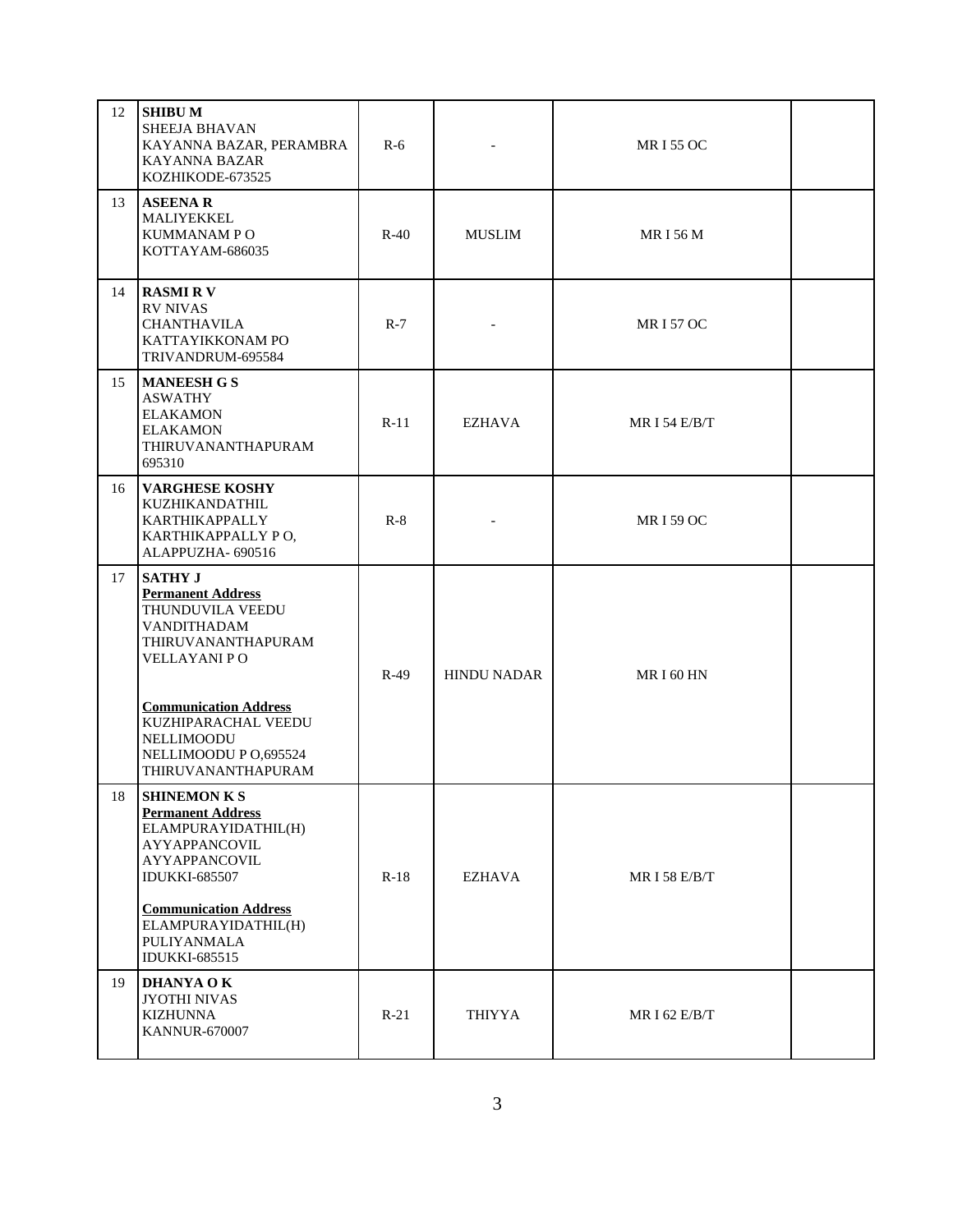| 20     | <b>PRADEEPS</b><br>SOUPARNIKA, TC 11/1991(1)<br>THATTINAKAM<br><b>NALANCHIRA</b><br>THIRUVANANTHAPURAM                                                                                                                                                         | $R-10$ |                              | <b>MRI63OC</b>   |  |
|--------|----------------------------------------------------------------------------------------------------------------------------------------------------------------------------------------------------------------------------------------------------------------|--------|------------------------------|------------------|--|
| 21     | PREETHA C G<br>THEVALAKKARA VEEDU<br>KOTTARAKKARA<br><b>PULAMON</b><br>KOLLAM-691531                                                                                                                                                                           | $R-20$ | SC-KURAVA                    | <b>MRI64 SC</b>  |  |
| 22     | <b>SOUMYA JOSEPH</b><br><b>PUTHUVA</b><br><b>KUNNUKARA</b><br>ERNAKULAM 683524                                                                                                                                                                                 | $R-12$ |                              | <b>MRI65 OC</b>  |  |
| 23     | <b>MUHAMMAD ASIF A</b><br><b>ASIF MANZIL</b><br><b>NEAR MUSLIM HIGH</b><br>SCHOOL, KANIYAPURAM<br>KANIYAPURAM,<br>THIRUVANANTHAPURAM<br>695301                                                                                                                 | $R-60$ |                              | <b>MRI66M</b>    |  |
| 24     | <b>SHEEBAR</b><br><b>Permanent Address</b><br>KARAKKADU PUTHEN VEEDU<br>PAINAVU (PO)<br>PAINAVU<br><b>IDUKKI-685603</b><br><b>Communication Address</b><br>CHIRATHALAVILAKATHU<br><b>VEEDU</b><br>DHANUVACHAPURAM (PO)<br>DHANUVACHAPURAM<br>TRIVANDRUM-695503 | $R-13$ |                              | <b>MRI67OC</b>   |  |
| $\ast$ |                                                                                                                                                                                                                                                                |        | MR I 68 LC/AI already filled |                  |  |
| 25     | <b>ASHA S NAIR</b><br>TC-8/814, VAYAKONATHU<br><b>VILAYIL VEEDU</b><br>THIRUMALA<br>THIRUMALA POST<br>THIRUVANANTHAPURAM                                                                                                                                       | $R-15$ |                              | <b>MRI69 OC</b>  |  |
| 26     | <b>JAYADEV R J</b><br>NANDANAM, TRA-B20<br>KAATTACHIRA TEMPLE LANE,<br>THUNDATHIL,<br>THUNDATHIL PO,<br>TRIVANDRUM-695581                                                                                                                                      | $R-26$ | VISWAKARMA                   | <b>MRI81OC</b>   |  |
| 27     | <b>SOUMYAPK</b><br>AYYUNNIYIL HOUSE<br><b>PANAMANNA</b><br>CHERAMPATTAKAVU<br>PALAKKAD-679501                                                                                                                                                                  | $R-16$ |                              | <b>MRI 71 OC</b> |  |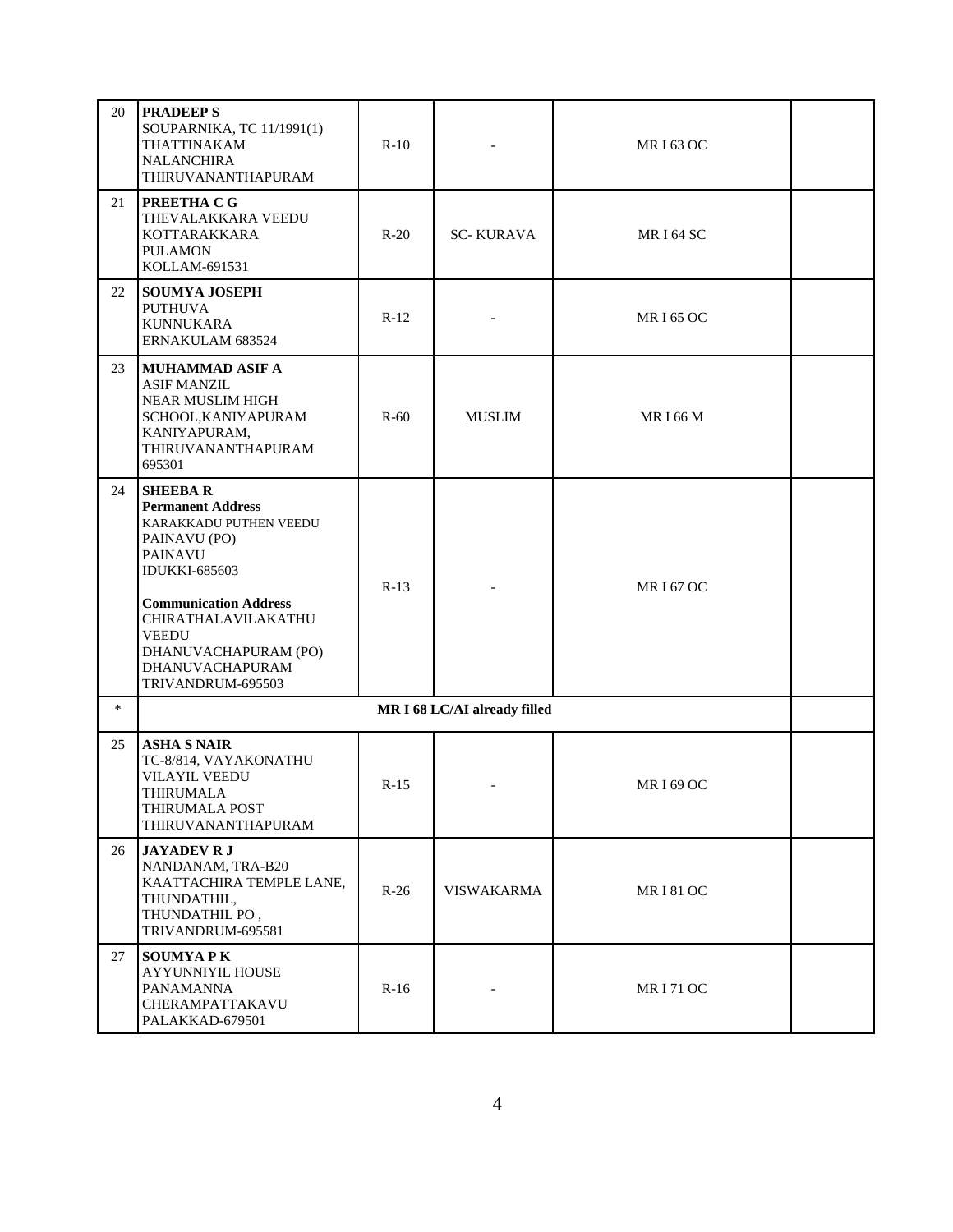| 28 | <b>REENASI</b><br>KRISHNA KRIPA<br>MUDAPURAM, POIKAVILA, CHIR<br><b>AYINKEEZHU</b><br>MUDAPURAM<br><b>TRIVANDRUM</b>      | $R-33$ | $SC - VANNAN$      | <b>MRI72 SC</b>  |  |
|----|---------------------------------------------------------------------------------------------------------------------------|--------|--------------------|------------------|--|
| 29 | <b>DIJA V T</b><br><b>Permanent Address</b><br><b>DIVYALAYAM</b><br>KALLIPPARA, PALODE,<br>PACHA PO<br>THIRUVANANTHAPURAM | $R-22$ | EZHAVA             | <b>MRI 73 OC</b> |  |
|    | <b>Communication Address</b><br>MEKKUMKARA VEEDU<br>PLAVARA, PACHA PO<br>PACHA PO<br>THIRUVANANTHAPURAM                   |        |                    |                  |  |
| 30 | <b>LAITHA V J</b><br><b>Permanent Address</b><br>VELLANCHERRY HOUSE<br>PO NATTIKA<br><b>THRISSUR -680566</b>              | $R-27$ | EZHAVA             | <b>MRI 74 E</b>  |  |
|    | <b>Communication Address</b><br>VALIYAPARAMBIL HOUSE,<br><b>GANDHIJI ROAD</b><br>P O CHIYYARAM<br><b>THRISSUR-680026</b>  |        |                    |                  |  |
| 31 | <b>DHANYA S</b><br>PUTHOORAM VEEDU, TC<br>19/2148(1)<br>MUDAVANMUKAL<br>POOJAPPURA PO,<br>THIRUVANANTHAPURAM<br>695012    | $R-23$ |                    | <b>MRI 75 OC</b> |  |
| 32 | <b>ABITHA BEEGAM</b><br><b>ODANGADATHIL HOUSE</b><br>KUNNAMANGALAM PO<br>KOZHIKODE-673571                                 | $R-65$ | <b>MAPPILA</b>     | <b>MRI76M</b>    |  |
| 33 | <b>SOUMYAS</b><br><b>SINDHU NIVAS</b><br>PAPPADU LANE C P T JUN,<br><b>NETTAYAM</b><br>THIRUVANANTHAPURAM<br>695013       | $R-24$ | <b>OBC-VANIYAN</b> | <b>MRI 77 OC</b> |  |
| 34 | <b>KRISHNA PRIYA K R</b><br><b>Permanent Address</b><br>KAYAPLACKAL HOUSE<br><b>MUTTOM</b><br>MUTTOM PO,<br>IDUKKI-685587 | $R-29$ | EZHAVA             | <b>MRI78E</b>    |  |
|    |                                                                                                                           |        |                    |                  |  |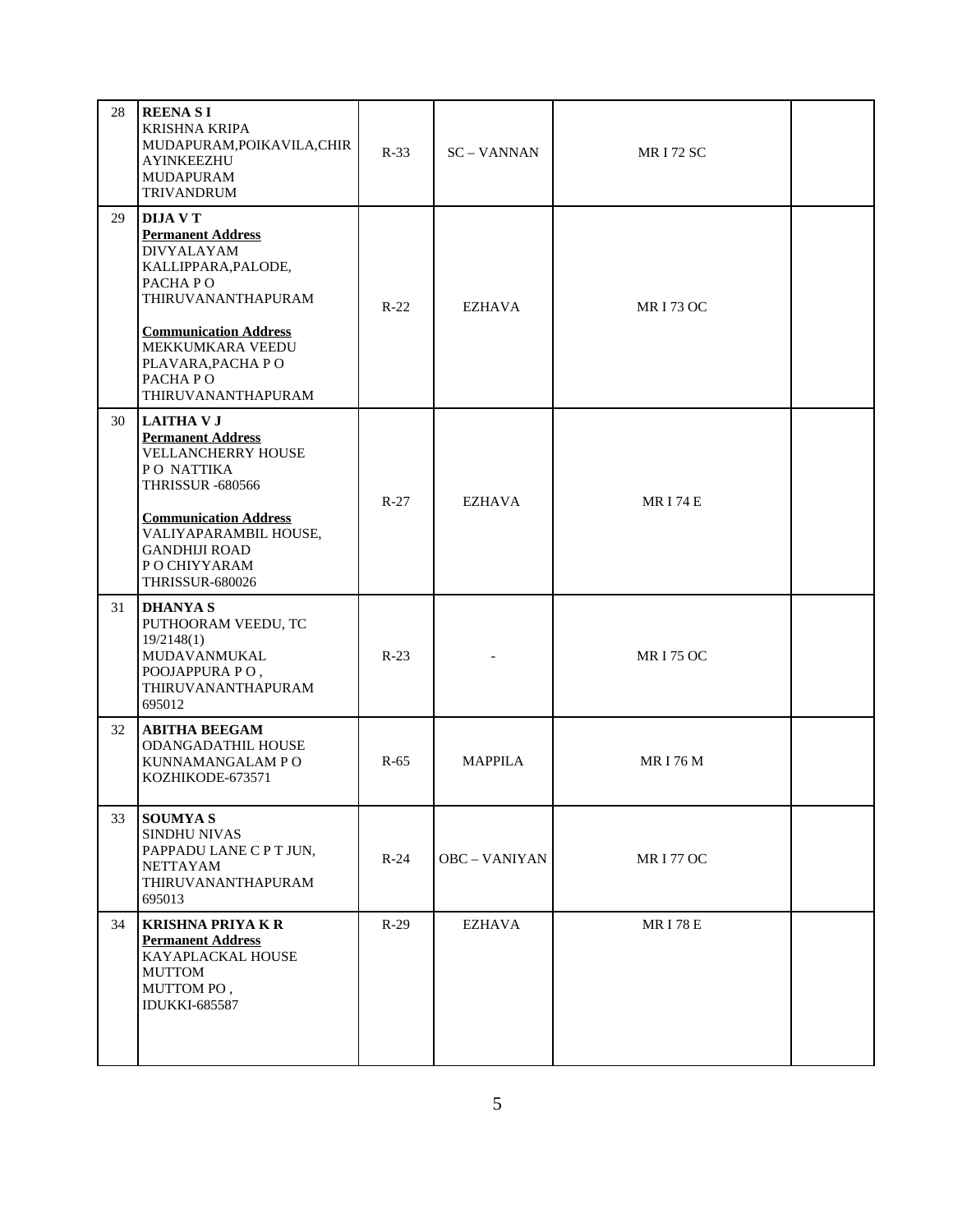|    | <b>Communication Address</b><br>KADAPLACKAL HOUSE<br><b>ASHOKA JUNCTION</b><br><b>ARAKULAM</b><br><b>IDUKKI-685591</b>                                      |        |                   |                  |  |
|----|-------------------------------------------------------------------------------------------------------------------------------------------------------------|--------|-------------------|------------------|--|
| 35 | <b>DIVYAPD</b><br><b>Permanent Address</b><br><b>CHITHIRA</b><br>MUKKOLAKKAL,<br>NEDUMANGAD<br>THIRUVANANTHAPURAM<br>695541<br><b>Communication Address</b> | $R-25$ |                   | <b>MRI 79 OC</b> |  |
|    | TC 8/1095(4), SOUPARNIKA<br>MYTHRINAGAR, VALIYAVILA,<br><b>THIRUMALA</b><br>THIRUVANANTHAPURAM<br>695006                                                    |        |                   |                  |  |
| 36 | <b>ABDUL KAHAR M</b><br><b>KADEEJATH</b><br><b>MANASSI LANE</b><br>THIRUMALA<br>THIRUVANANTHAPURAM<br>695006                                                | R-68   | <b>MUSLIM</b>     | <b>MRI80M</b>    |  |
| 37 | <b>JANU MOHAN</b><br><b>Permanent Address</b><br>TC 9/908/1, LAKSHMI<br>BHAVAN, PANICKERS LANE<br><b>TRIVANDRUM</b><br>695010                               | $R-43$ | <b>VISWAKARMA</b> | <b>MRI70V</b>    |  |
|    | <b>Communication Address</b><br>TC 41/2169,<br>KULANGARAVILAKAM, KALIPP<br><b>ANKULAM</b><br>TRIVANDRUM-695009                                              |        |                   |                  |  |
| 38 | <b>JISHA B</b><br><b>JISHNU NIVAS</b><br><b>ADINADU SOUTH</b><br>KOLLAM-690542                                                                              | $R-34$ | <b>EZHAVA</b>     | <b>MR I 82 E</b> |  |

#### **Closing Pending Turns**

|  | NJD : Nil                               |
|--|-----------------------------------------|
|  | TPO: NIL                                |
|  | $NCA$ : MR I 44 ST/NCA/SC on 14.11.2019 |